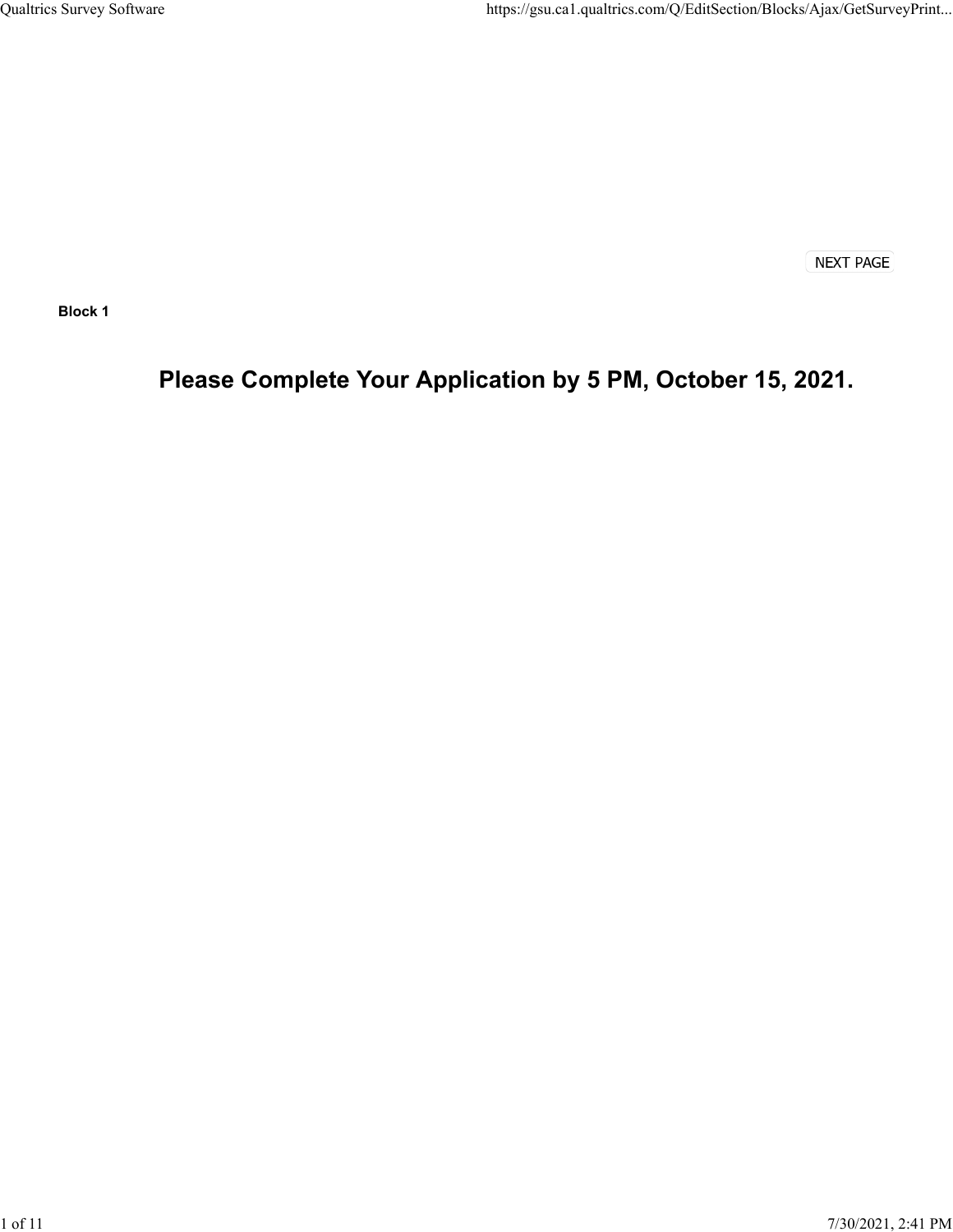

Thank you... for your interest in the Institute for C Environmental Leadership (IGEL). By completing this application form, you will be considered for the next cla IGEL.

Please complete all the items on the application form to of your ability. If you completed an IGEL application la and would like to be considered for the upcoming class, that you complete a new application as additional inform may be requested. If you would like a copy of your prev application, please email igel@gsu.edu with your currer information, and we will be happy to forward it to you.

When you have completed all of the items and submitte you will automatically be linked to a report of your resp displayed in your browser. Please save the report as a Pl on your computer. Your responses are automatically say the survey site. If you are not automatically redirected to of your responses, let us know at igel@gsu.edu.

Please begin the process by clicking on the "Next Page"

# The Institute for Georgia Environmental Leadership consists of five sessions, currently slated to be:

Session 1: Tuesday, May 10- Friday May 13, 2022 Session 2: Tuesday, July 12- Friday July 15, 2022 Session 3: Tuesday, September 20- Friday, September 23, 2022 Session 4: Tuesday, November 1- Friday, November 4, 2022 Session 5: Monday, January 23- Thursday, January 26, 2023

Please be aware that all participants in the IGEL 2022 program will be required to provide a copy of their COVID vaccine card in order to participate.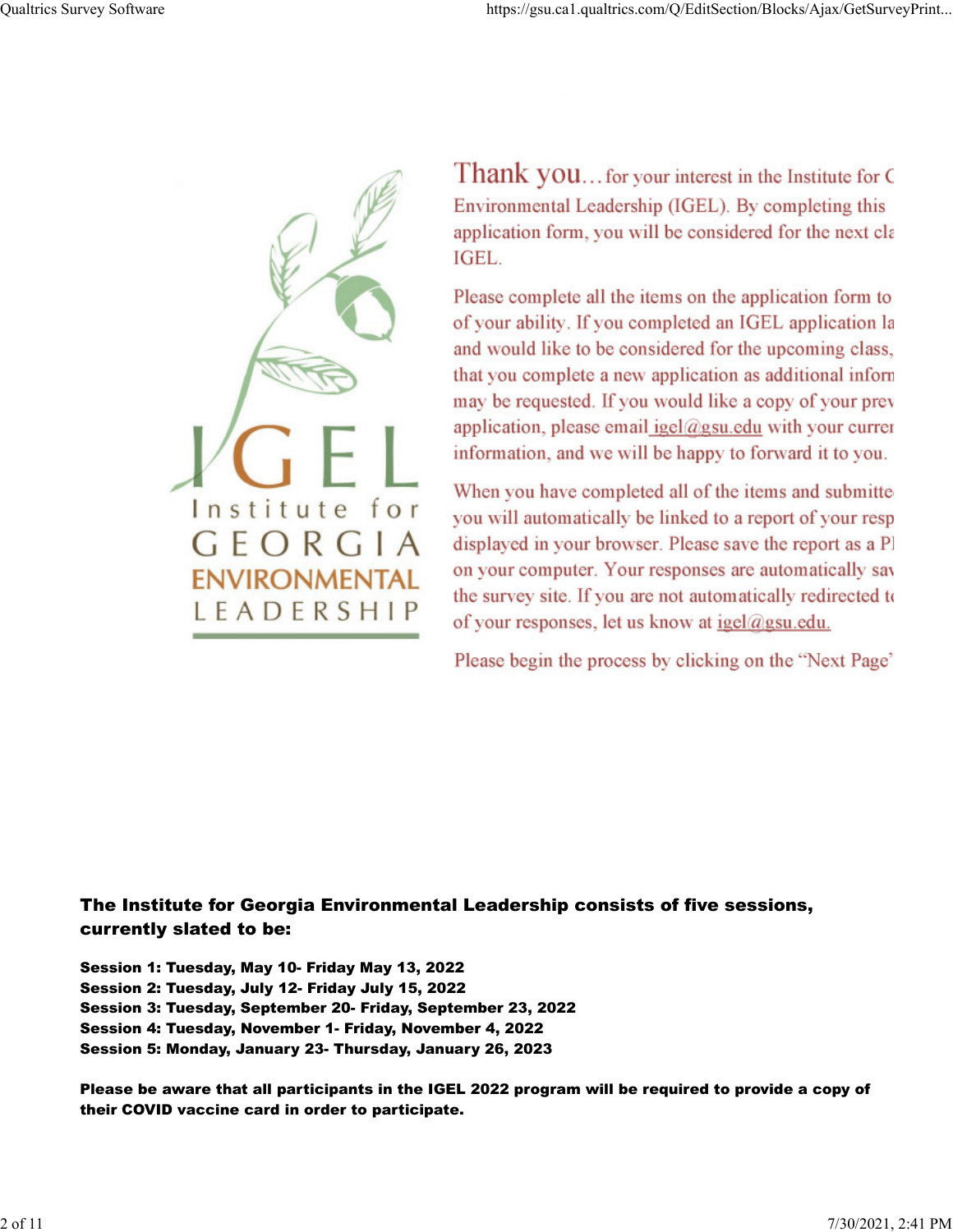The Institute for Georgia Environmental Leadership provides leadership and personal development with the goals of:

- Fostering a deeper understanding of Georgia's environmental issues,
- Providing a safe forum for participants to explore each other's views and motivations, mindful of diversity, equity and inclusion, and
- Engaging participants in key aspects of leadership, such as creative problem solving, conflict resolution, building trust and enhancing communication skills.

**Please review the dates of the five sessions listed above and the goals of IGEL.** 100% participation is

required. **While IGEL, of course, recognizes that extraordinary emergencies can occur, the Board reserves the right to withhold graduation and impose other measures for unjustified failure to participate at the required 100% level. Please click on the appropriate box below. (Please hold the dates for IGEL on your personal calendar during the selection process.)**

- $\bigcirc$  Yes, I agree with the goals and, if selected, I am committed to 100% participation in the entirety of all sessions on the dates listed above.
- $\bigcirc$  No, I do not agree with the goals or can not commit to 100% participation in all sessions on the dates listed.

**You answered "No" to the last item. If you would still like to be considered for participation in IGEL, please tell us why you selected "No".**

# **Please tell us how you learned about IGEL.**

# **Please provide us with the following personal information.**

| First name:             |  |
|-------------------------|--|
| Last name:              |  |
| Primary E-mail address  |  |
| Alternate Email Address |  |
| Telephone number        |  |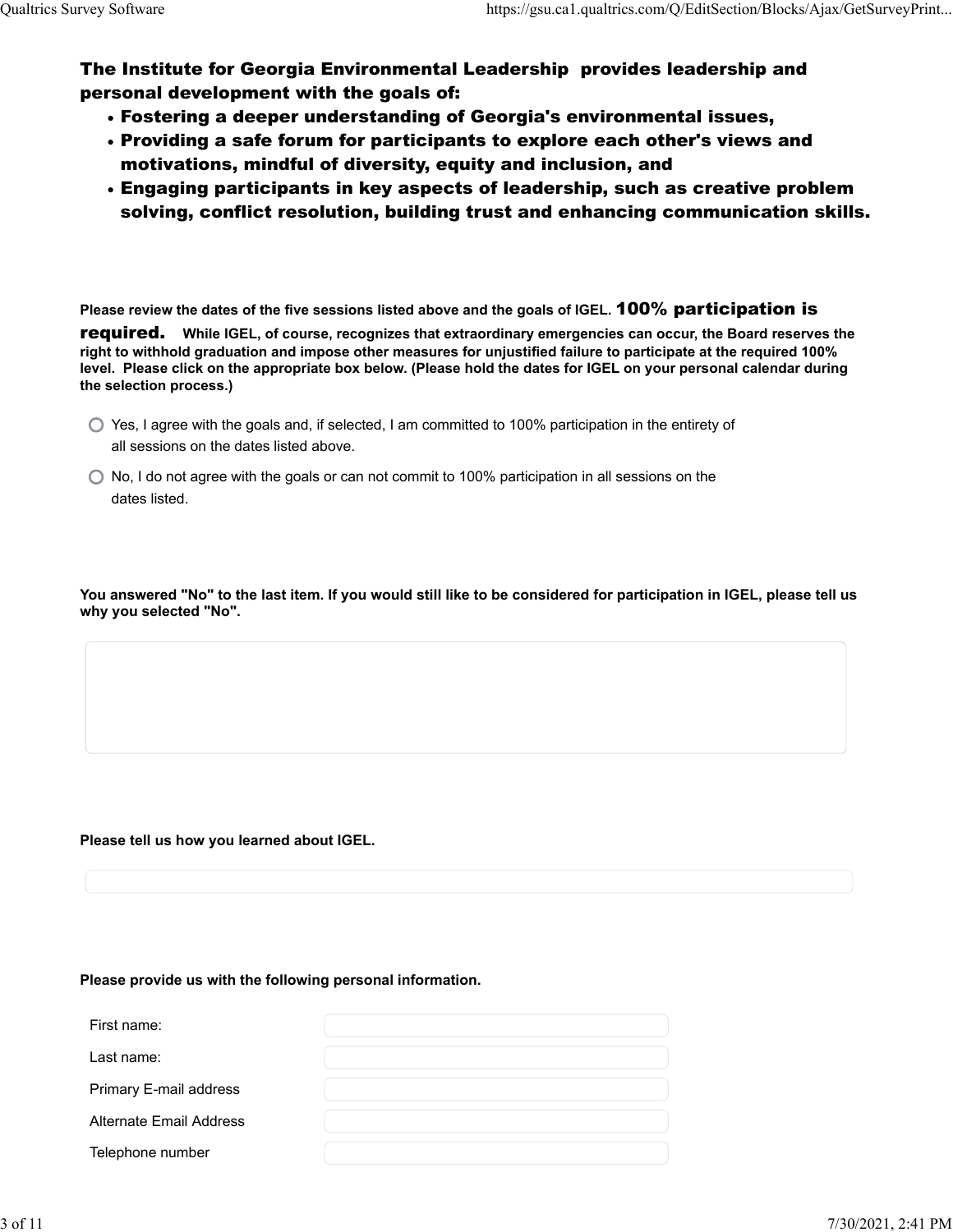| Mailing address (Street number<br>and street name or PO Box<br>number) |  |
|------------------------------------------------------------------------|--|
| Mailing address (Additional<br>information)                            |  |
| City                                                                   |  |
| State                                                                  |  |
| Zip Code                                                               |  |

# **Please tell us about your work, business or organizational affiliation**

| Name of your business or<br>organization    |  |
|---------------------------------------------|--|
| Name of your unit, office, or<br>department |  |
| Your title or position                      |  |

#### **Which of the following best describes your work, business or organizational affiliation (pick one)**

| ∩ Federal Government                        | ◯ Land Development or Real Estate   |
|---------------------------------------------|-------------------------------------|
| ◯ State Government                          | Other Business (describe below)     |
| ◯ Regional Government                       | Education                           |
| ◯ Local Government                          | ∩ Non-Profit                        |
| ◯ General Business                          | ◯ Agriculture or Forestry           |
| ◯ Architecture or Landscape Design Business | $\bigcap$ Industry or manufacturing |
| ◯ Engineering Business                      | Other (describe below)              |
| ◯ Legal Business                            |                                     |

# Please select as many of the choices below that reflect your educational experience.

| High School Degree (name and location of school)                                          |
|-------------------------------------------------------------------------------------------|
|                                                                                           |
| Some college courses (name and location of school)                                        |
| College Degree (name and location of school)                                              |
|                                                                                           |
| Some graduate or professional degree courses (area of study, name and location of school) |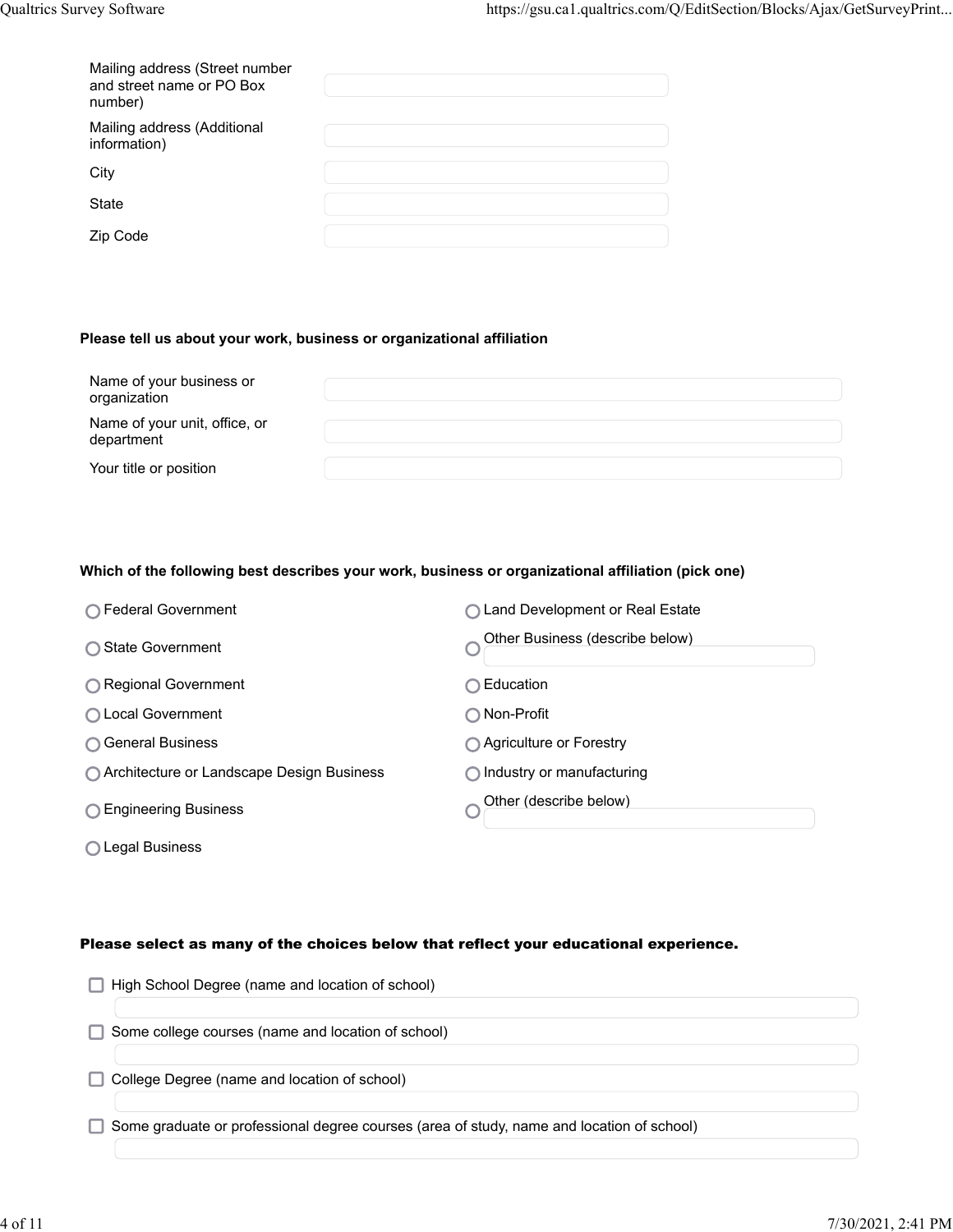Graduate or professional degree (degree earned, name and location of school)

 $\Box$  Post graduate or certifications (area of study or certificate, name and location of school)

 $\Box$  Other (please describe below)

# **Please provide up to four (4) of your most significant work and life experiences (Put each experience in a separate box below)**

**Significant work and life experience. Please include the type of organization, the type of work or experience, positions held and the dates of that work or experience.**

**Significant work and life experience. Please include the type of organization, the type of work or experience you did, positions held and the dates of that work or experience.**

**Significant work and life experience. Please include the type of organization, the type of work or experience you did, positions held and the dates of that work or experience.**

**Significant work and life experience. Please include the type of organization, the type of work or experience you did, positions held and the dates of that work or experience.**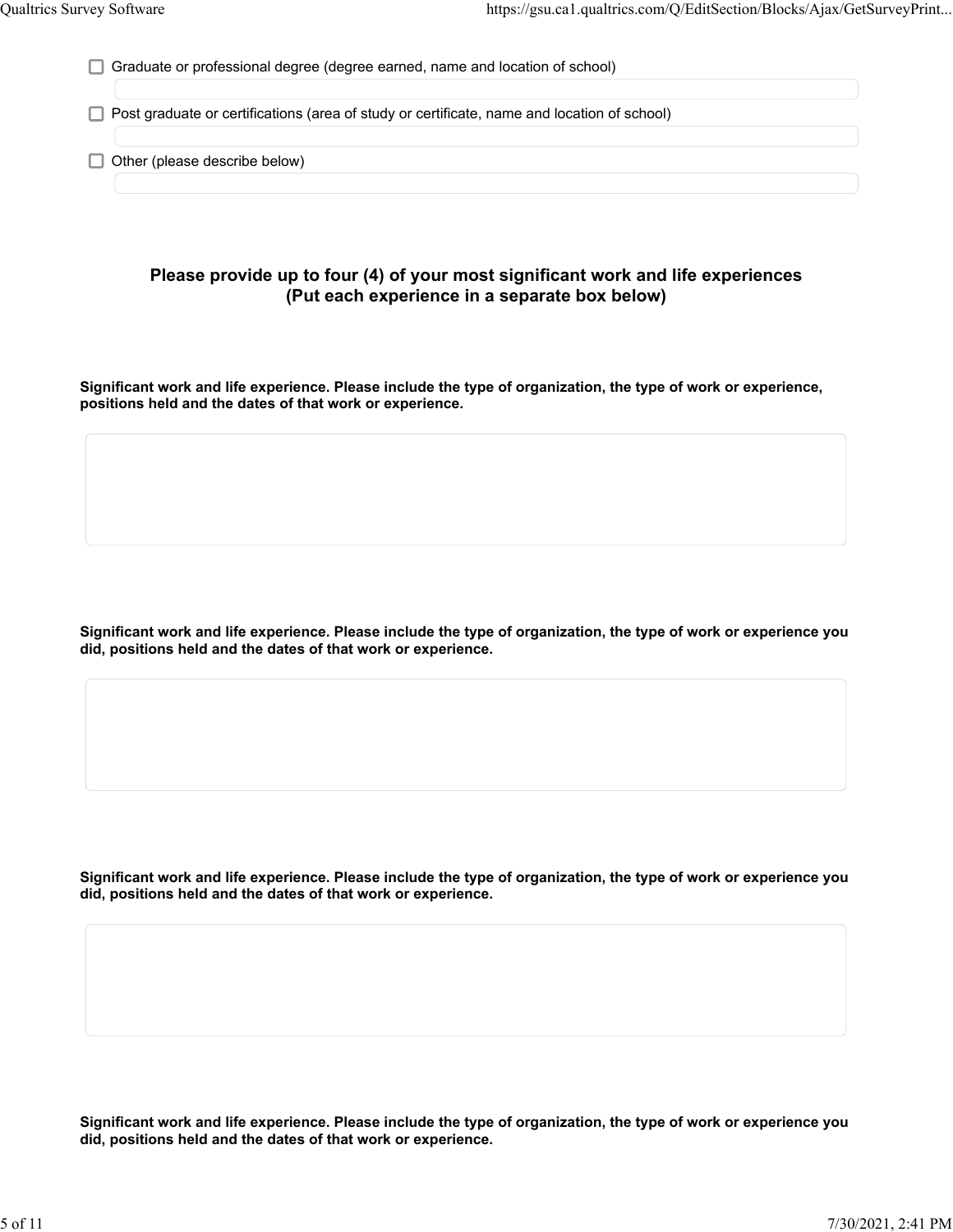# Please list, in order of importance to you, no more than five (5) organizations or activities in which you have been involved in the past five years.

**Please include the name of the organization, its purpose or activities, dates you were involved and positions you held.**

**Please include the name of the organization, its purpose or activities, dates you were involved and positions you held.**

**Please include the name of the organization, its purpose or activities, dates you were involved and positions you held.**

**Please include the name of the organization, its purpose or activities, dates you were involved and positions you held.**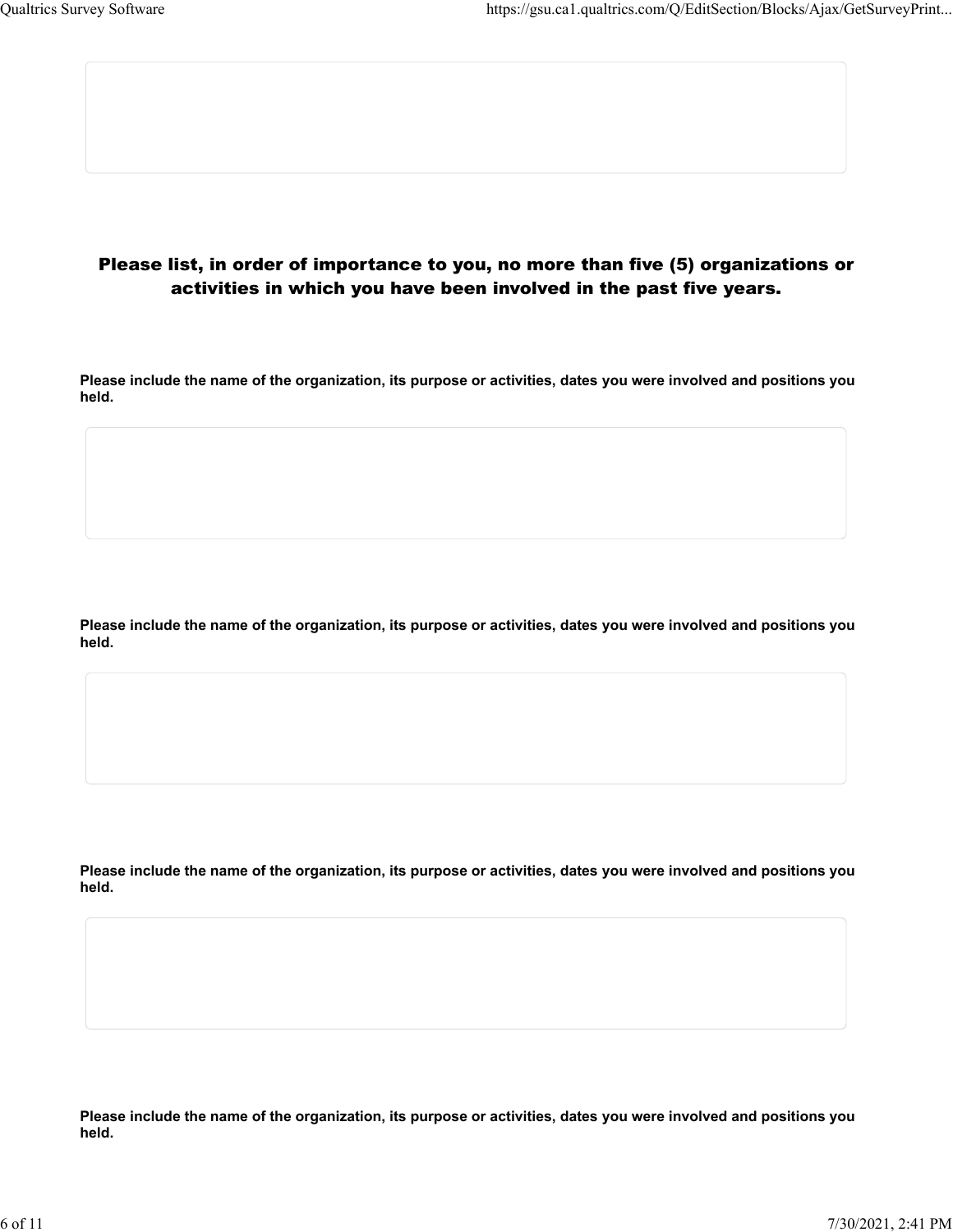**Please include the name of the organization, its purpose or activities, dates you were involved and positions you held.**

Please explain, in the box below, your two (2) greatest professional, civic and /or volunteer accomplishments.

What do you believe are the three (3) most important environmental issues in Georgia today, and why?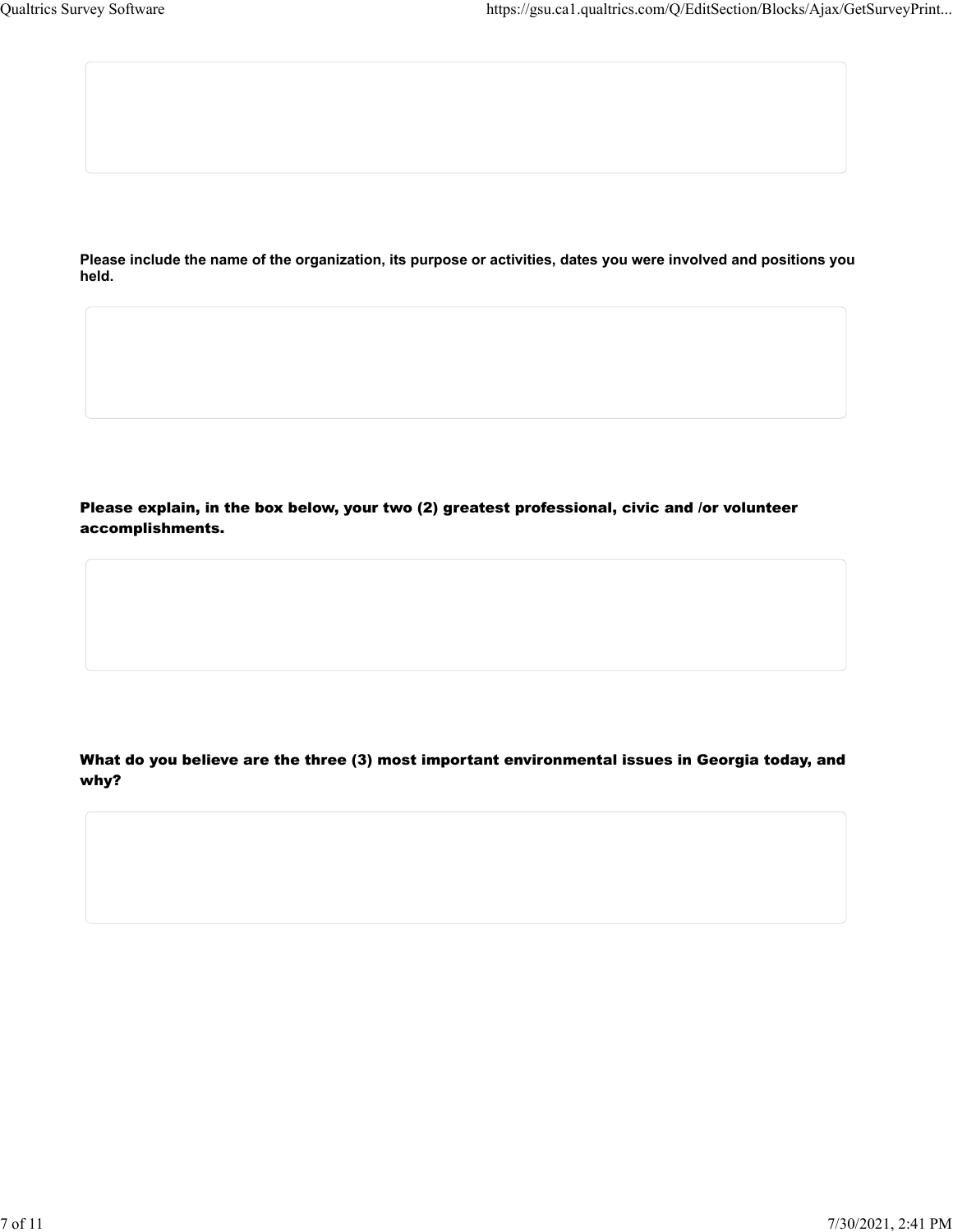**What does increasing diversity, equity and inclusion mean to you as it pertains to addressing Georgia's environmental issues?** 

What do you believe are the leadership skills most critical to addressing Georgia environmental issues?

What do you hope to achieve from your participation in the IGEL program?

**Your answers to the next three questions assist IGEL in ensuring that participants reflect the many aspects of our diverse state. Answering these questions is voluntary.**

**Which of the following best matches your age (pick one)**

| 21 to 24 | 25 to 29 | 30 to 39 | 40 to 49 | 50 to 59 | $60+$      |
|----------|----------|----------|----------|----------|------------|
|          |          |          |          |          | $\bigcirc$ |

# **What is your gender?**

- $O$  Female
- $O$  Male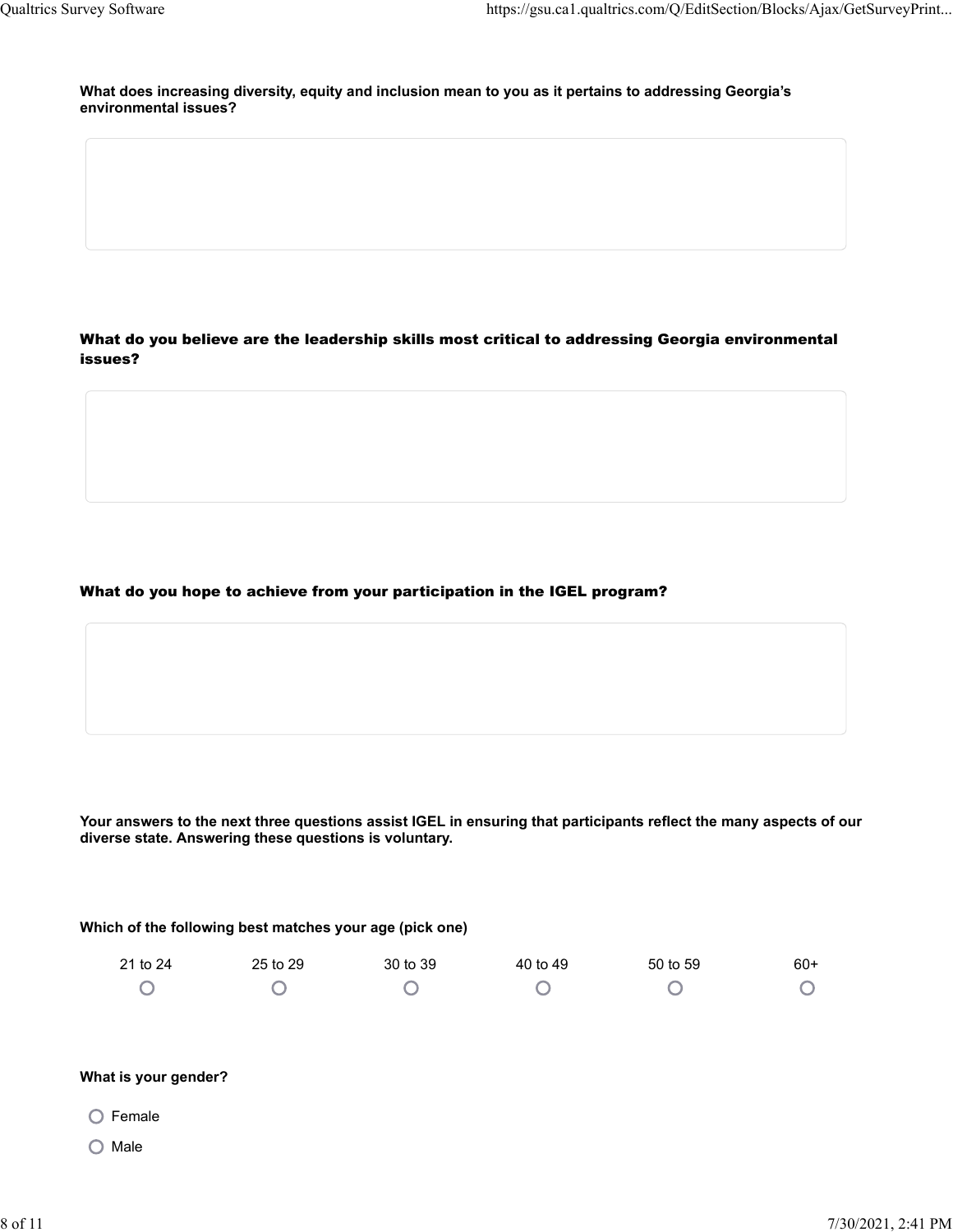- ◯ Non-binary/ third gender
- $\bigcirc$  I use another term
- $\bigcirc$  Prefer not to say

# **Race/Ethnicity**

# **(Please check one of the descriptions below corresponding to the ethnic group with which you identify.)**

- Hispanic or Latino: A person of Cuban, Mexican, Puerto Rican, South or Central American, or other Spanish culture or origin regardless of race.
- $\bigcirc$  White (Not Hispanic or Latino): A person having origins in any of the original peoples of Europe, the Middle East or North Africa.
- ◯ Black or African American (Not Hispanic or Latino): A person having origins in any of the black racial groups Africa.
- $\bigcirc$  Native Hawaiian or Pacific Islander (Not Hispanic or Latino): A person having origins in any of the peoples of Hawaii, Guam, Samoa or other Pacific Islands.
- $\bigcirc$  Asian (Not Hispanic or Latino): A person having origins in any of the original peoples of the Far East, Southeast Asia or the Indian Subcontinent, including, for example, Cambodia, China, India, Japan, Korea, Malaysia, Pakistan, the Philippine Islands, Thailand and Vietnam.
- $\bigcirc$  Native American or Alaska Native (Not Hispanic or Latino): A person having origins in any of the original peoples of North and South America (including Central America) and who maintains tribal affiliation or community attachment.
- $\bigcirc$  Two or more races: All persons who identify with more than one of the above races.
- $\bigcirc$  I do not wish to disclose.

**Tuition partially covers instruction, materials, lodging and meals for five sessions and the balance of the cost of your participation is subsidized by donations and other funds raised by the IGEL Board. Tuition does not cover any pre- or post- session lodging. Transportation to and from each session site is the participant's expense and car-pooling is encouraged.**

**If selected you will receive an invoice for your tuition which will be due by** Monday, February 16, 2018.

**The** tuition for each participant in IGEL is determined by participant's organization. The two columns below reflect the tuition paid according to the type of organization.

|  | $\sqrt{54,800}$ | $\Box$ \$3,600 |
|--|-----------------|----------------|
|--|-----------------|----------------|

| <b>S</b> Corporations     | Academia                |
|---------------------------|-------------------------|
| <b>C</b> Corporations     | 501(c)3                 |
| LLC's                     | 501(c)4                 |
| <b>Other Corporations</b> | <b>Local Government</b> |
| <b>Federal Government</b> |                         |
| <b>State Government</b>   |                         |
| <b>Other States</b>       |                         |
| 501(c)6                   |                         |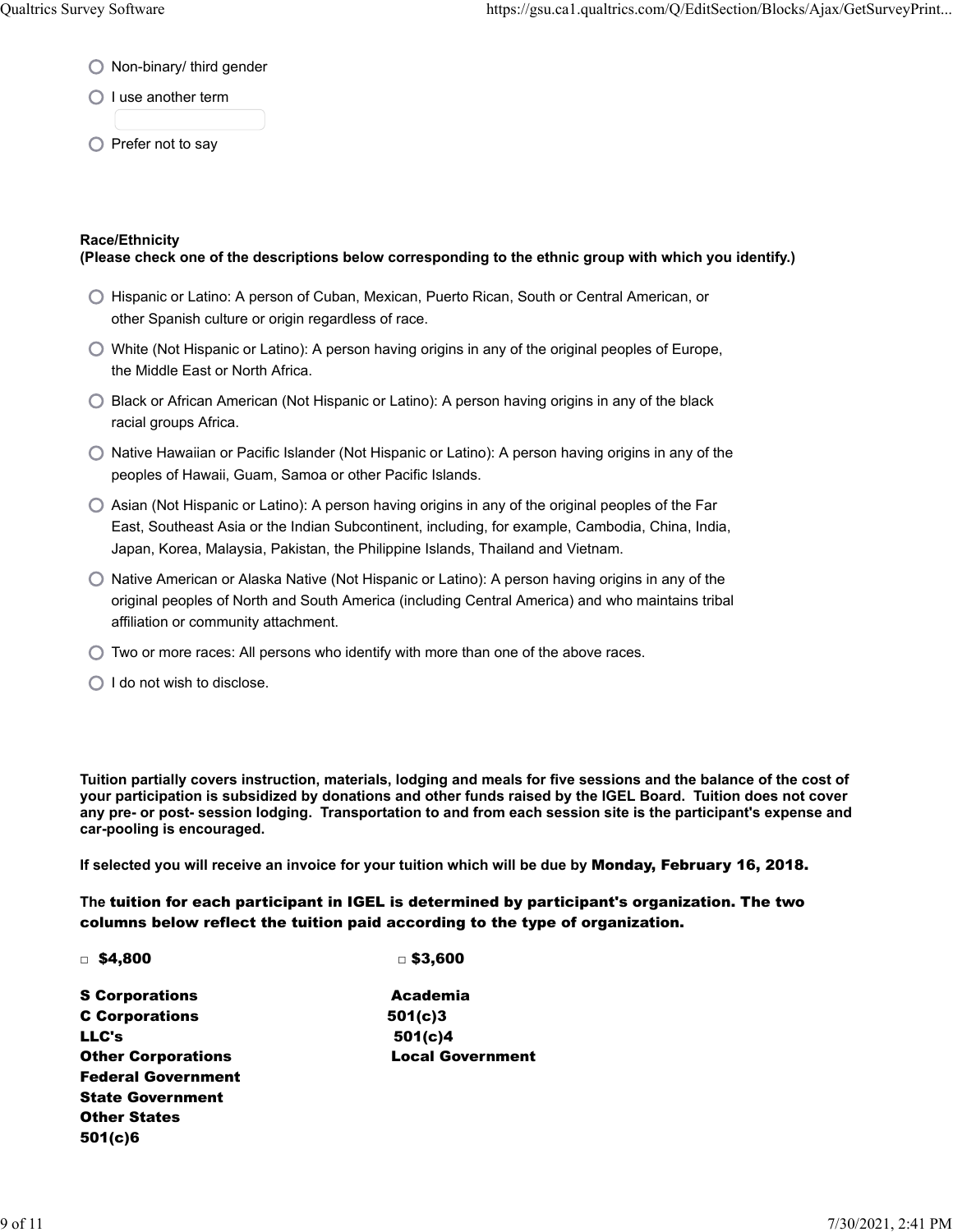| Please select the tuition that applies to your organization. |
|--------------------------------------------------------------|
|--------------------------------------------------------------|

| \$4,800 | \$3,600 |
|---------|---------|
| $\circ$ |         |

# Who will pay your tuition and other expenses? (Please select one of the choices below.)

|  | My employer |  |
|--|-------------|--|
|  |             |  |

- $\bigcirc$  I will pay my own tuition and expenses.
- $\bigcirc$  Other (Please explain in the box below)

**I am interested in information on scholarships to help pay my IGEL tuition. There are limited numbers of scholarships available and they are awarded based upon demonstration of need and the qualifications of the individual.**

| Yes     | No         |
|---------|------------|
| $\circ$ | $\bigcirc$ |

**A limited number of need-based scholarships are available for selected applicants. Selection for IGEL is made independent of financial assistance requests.**

**Scholarships are limited and awards are based upon need determined by resources of organization and the individual. Assistance requests and grants are kept confidential.**

**If, after reading the information on scholarships, you still wish to be considered for financial assistance, please click on "Yes" below. If, after reading the information on scholarships you no longer want to be considered, click on "No" below.**

| Yes     | No      |
|---------|---------|
| $\circ$ | $\circ$ |

**In the box below, please indicate the amount of scholarship that you are requesting below along with an explanation of your need. Also, describe any other sources of assistance or sponsorship for IGEL you are currently pursuing or have secured. Requests not accompanied by an explanation will not be considered.**